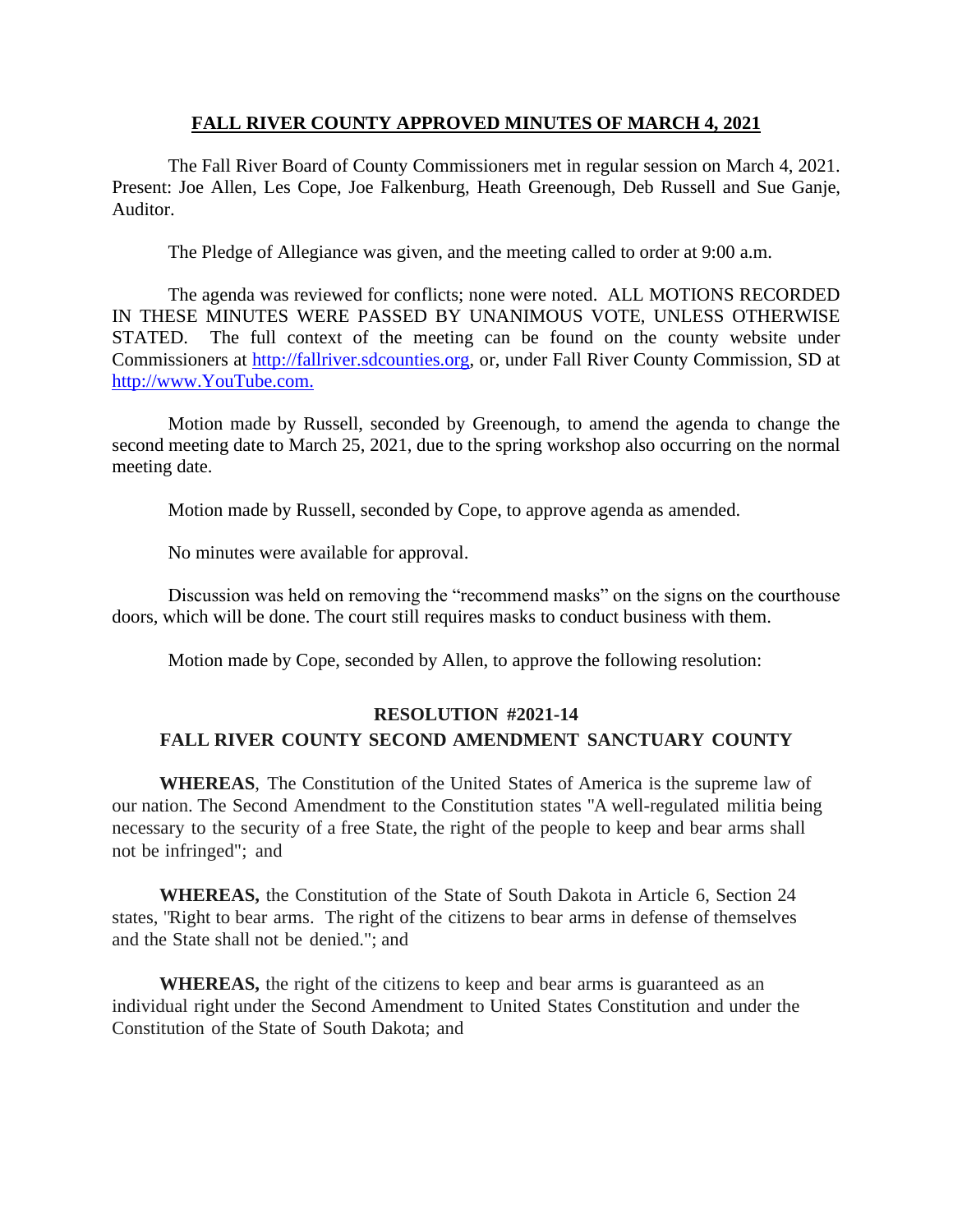**WHEREAS,** the right of the citizens to keep and bear arms for the defense of Life, Liberty and Property is regarded as an inalienable right by the citizens of Fall River County, South Dakota; and

**WHEREAS,** the citizens of Fall River County, South Dakota, derive economic benefit from all safe forms of firearm recreation, hunting and shooting conducted within Fall River County as allowed under the United States and South Dakota Constitutions, and

**WHEREAS,** it is the desire of the Fall River County Board of County Commissioners to declare its support of the Second Amendment to the Constitution of the United States of America and Article 6, Section 24 of the Constitution of the State of South Dakota protecting citizens' right to keep and bear arms; and

**WHEREAS,** the members of the Fall River County Board of County Commissioners took an oath to support and defend the Constitutions of the United States and of the State of South Dakota.

**NOW, THEREFORE, BE IT RESOLVED** that the Fall River County Board of County Commissioners strongly supports the Second Amendment of the Constitution of the United States of America and Article 6, Section 24 of the Constitution of the State of South Dakota and that the Board strongly believes that it is the right of the citizens of Fall River County to keep and bear arms for the defense of life, liberty and property ; and

**FURTHER BE IT RESOLVED,** to defend the rights and liberties of the citizens of Fall River County, the Fall River County Board of County Commissioners hereby declares:

Fall River County, South Dakota a "Second Amendment Sanctuary County."

**FURTHER BE IT RESOLVED,** that no employee or official of Fall River County may assist Federal employees, agents or officials in the enforcement of executive orders in violation of the above-referenced Constitutional provisions.

Motion passed and Resolution #2021-14 adopted this 4<sup>th</sup> day of March 2021.

| /s/Joe Falkenburg, Chairman      | /s/Deborah Russell, Vice-Chairwoman                         |
|----------------------------------|-------------------------------------------------------------|
| /s/Joe Allen, Commissioner       | /s/Les Cope, Commissioner                                   |
| /s/Heath Greenough, Commissioner | Attest:<br>/s/Sue Ganje<br><b>Fall River County Auditor</b> |

Motion made by Greenough, seconded by Russell, to approve the longevity pay for Kathy Timmins (Deputy Treasurer), \$50.00 per month, effective during February payroll, as per union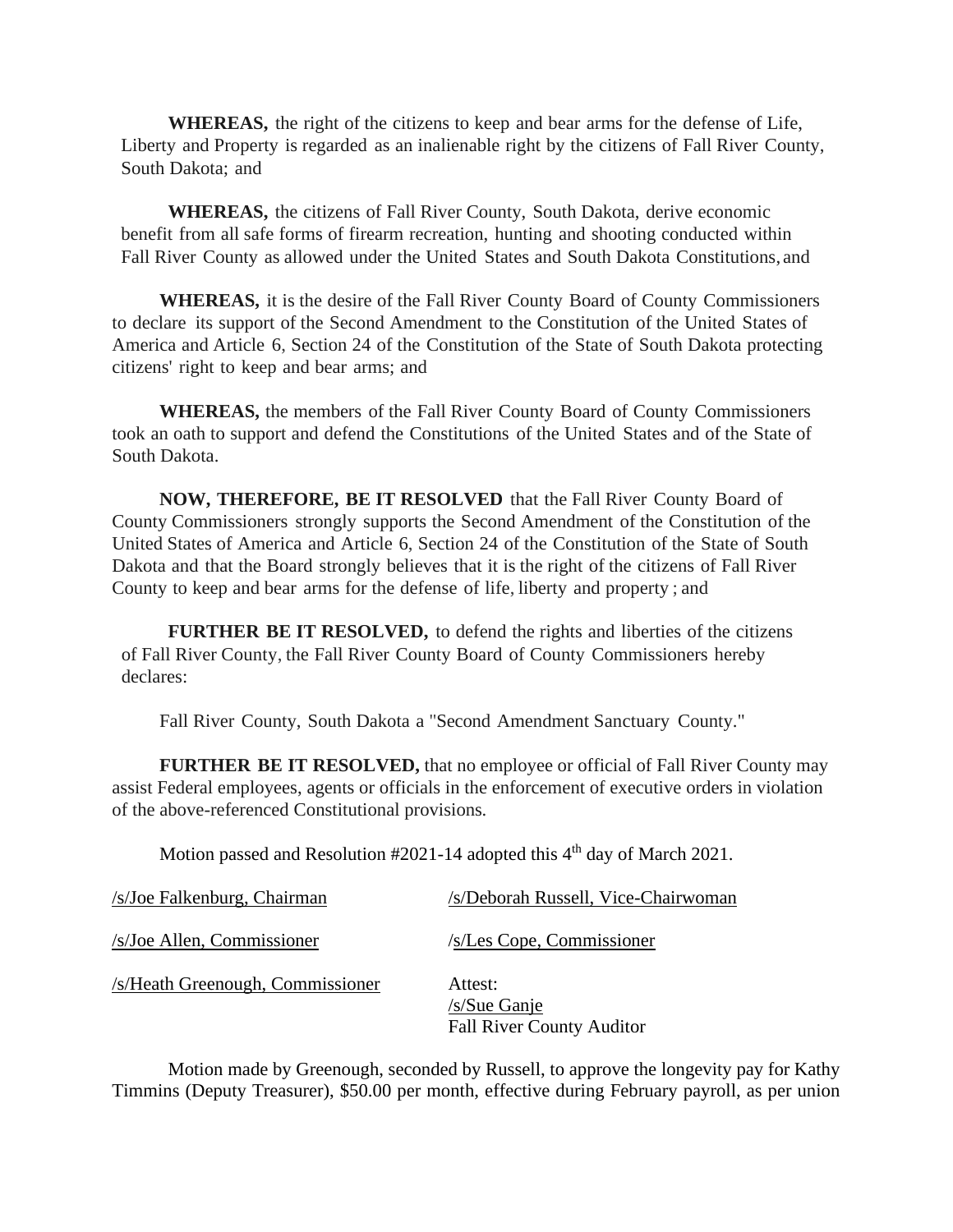contract.

Motion made by Greenough, seconded by Cope, to approve travel for Bobbie Janis to attend the 2021 Mid-Winter Muster, Public Information Officer Training, Rapid City, March 10, 2021.

No applications for county assistance or death expenses were presented to the board.

Bob Evans, Sheriff, met with the board to give the jail count- 12 males and 5 females in the Fall River County Jail, 3 males in the Pennington County Jail, 1 inmate on work release, for a total of 21 inmates.

Motion made by Russell, seconded by Allen, to approve training for Thomas McMillan, Vince Logue, and Isnalawica Belt for Arson Investigation, Rapid City, March 23, 2021.

Law enforcements vehicles were reviewed. Motion made by Greenough, seconded by Cope, to surplus the 2014 Dodge Charger and sell on purplewave.com.

Motion made by Cope, seconded by Allen, to approve repair on the 2013 Ram 1500 ST with the rebuilt engine quote from Wendell's Garage, in the amount of \$4,990.54.

Evans requested the use of the county credit card to be allowed for meals on same day travel. Russell advised to have the employee pay the cost and use the travel voucher for per diem reimbursement.

Frank Maynard, Emergency Management, met with the board. Motion made by Greenough, seconded by Russell, to approve the following resolution:

## **Fall River County Resolution #2021-15**

WHEREAS, the South Dakota Wildland Fire Coordinator is authorized to assist in fighting range fires through the State; and

WHEREAS, a county must formally request his assistance pursuant to SDCL 41-20A-11; and

WHEREAS, because there is insufficient time to hold a meeting and adopt a resolution during a fire, Fall River County can designate a person (s) with authority to request assistance under this law;

NOW THEREFORE BE IT RESOLVED, that the Fall River County Commissioners hereby designate the following person (s) with the authority to request assistance from the State Wildland Fire Coordinator in fighting range fires:

Franklin W. Maynard EMERGENCY MANAGEMENT DIRECTOR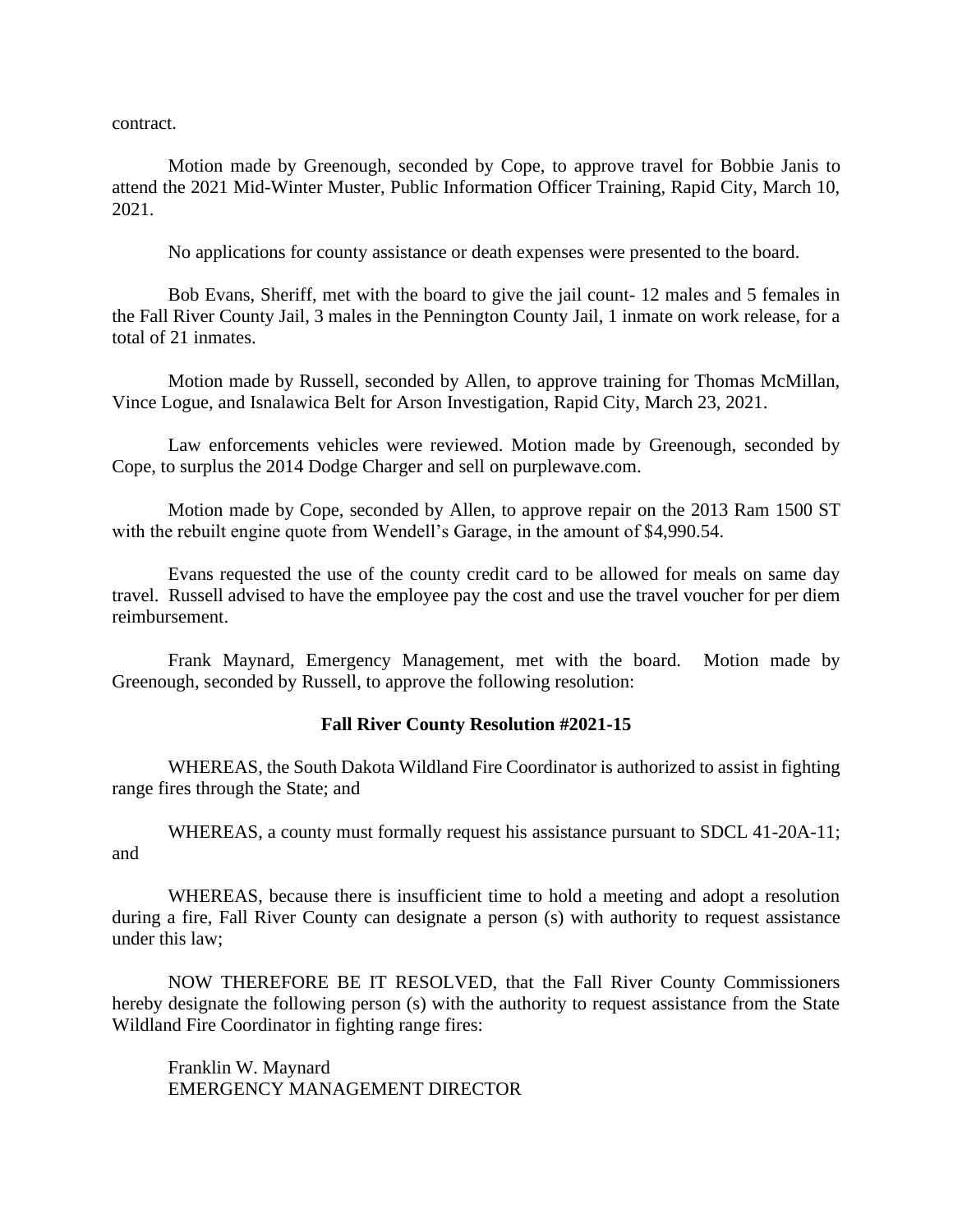605 890-7245 (CELL) or 605 745-7562 (OFFICE)

Robert (Bob) Evans FALL RIVER COUNTY SHERIFF 605 890-2466 (CELL) or 605 745-4444 (OFFICE)

Joe Falkenberg COMMISSIONER 307 259-2583 (CELL) or 605 459-2608 (HOME)

Deb Russell **COMMISSIONER** 605 890-9796 (CELL) or 605 424-2135 (HOME)

Joe Allen **COMMISSIONER** 605 890-0198 (CELL) or 605 745-1890 (HOME)

Heath Greenough COMMISSIONER 605 890-9488 (CELL)

Les Cope COMMISSIONER 605 441-4960 (CELL) or 605 535-6910 (HOME)

Dated this 4th day of March 2021

/s/Joe Falkenburg, Chairman ATTEST: Fall River County Board of Commissioners

/s/Sue Ganje Fall River County Auditor

Discussion was held on the Homeland Security Grant that Maynard applied for on behalf of the Sheriff's office, to include vehicle computers and printers, in the amount of \$50,880.00. Maynard noted that he submitted a grant application to the state to update the Hazardous Material Plan, and also spoke of the Bureau of Reclamation exercise, fires and incidents.

Nina Steinmetz, Weed and Pest Supervisor, met with the board to present a power point on 2020 activities, grants and cost share programs. Possible grants for 2021 will be for mosquito surveillance, Common Mullein, Absinth Wormwood and a prairie dog 50/50 reimbursement with use of county funds. Steinmetz also discussed the spraying of road ditches, weed identification and grasshopper control. The board appreciated the review of the weed activities.

Motion made by Allen, seconded by Greenough, to approve wage increases for Raymond Palmer, \$13.00 to \$13.50, and Kenneth Oeschsle, \$11.00 to \$11.50.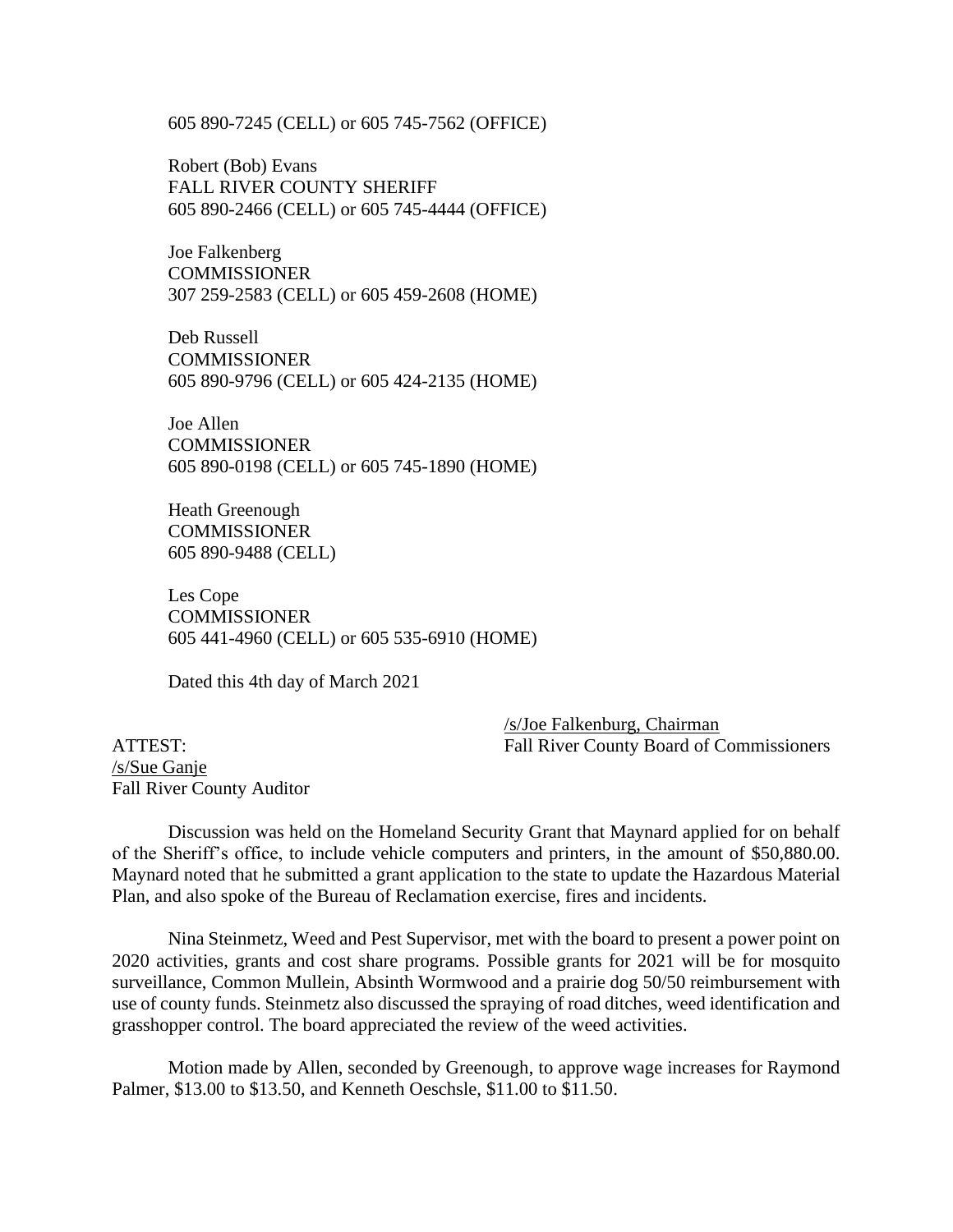Motion made by Greenough, seconded by Cope, to approve the county prairie dog 50/50 cost reimbursement program, with a maximum amount to be determined.

Susie Hayes, Director of Equalization, met with the board to provide dates for the equalization timeline. Motion made by Russell, seconded by Cope, to start the County Consolidated Board of Equalization on April 15, 2021, with an additional date of April 20, 2021, if needed.

Discussion was also held on putting an article in the paper or an announcement on the radio for the elderly or disabled freeze form deadline.

Stacey Martin, GIS Director, met with the board to review taxable values, tax distribution and mill levy rates for 2021. Discussion was held on growth, building and sales within the county, and then the discussion turned to the agriculture soil table, which shows Fall River County having crop soils of 40% of ag land in the county. The board discussed the need for all West River Counties to be able to see mapping of the soils, indicating if a county does not have the mapping capability, they could contact our GIS Director. Discussion was also held on factors, which is determined by the State, and even if the county lowers the ag values, tax dollars may still be made up by the State factor for the county. The NCRS can help the county with figures.

Motion made by Russell, seconded by Greenough, to approve the bills as follows:

| <b>GENERAL FUND</b>              |                              |             |
|----------------------------------|------------------------------|-------------|
| AMERICAN FAMILY ASSURANCE        | AMERICAN FAMILY ASSURANCE    | \$549.16    |
| A-Z SHREDDING INC                | <b>SHREDDING</b>             | \$90.76     |
| <b>BOB BARKER COMPANY INC</b>    | <b>SUPPLY</b>                | \$2,823.43  |
| <b>BAUERKEMPERS INC</b>          | <b>REPAIR</b>                | \$139.17    |
| <b>BLACK HILLS CHEMICAL</b>      | <b>SUPPLY</b>                | \$236.32    |
| BH COUNCIL OF LOCAL GOV          | <b>2021 DUES</b>             | \$1,760.00  |
| BRUMBAUGH & QUANDAHL, P.C.       | <b>GARNISHMENT</b>           | \$36.36     |
| <b>BLACK HILLS ENERGY</b>        | UTILITY POWER ELECTRIC       | \$3,512.04  |
| <b>BOSTON MUTUAL LIFE INS CO</b> | LIFE INSURANCE               | \$32.76     |
| CAMERON, GEORGE                  | <b>COURT REPORTER</b>        | \$136.80    |
| <b>CENTURY BUSINESS LEASING</b>  | <b>COPIER LEASE/USAGE</b>    | \$487.59    |
| CHADRON MOTOR CO. INC.           | <b>REPAIR</b>                | \$299.97    |
| <b>CREDIT COLLECTION BUREAU</b>  | <b>COLLECTIONS</b>           | \$32.81     |
| DELTA DENTAL PLAN OF SD          | <b>DELTA DENTAL</b>          | \$2,268.00  |
| <b>EFTPS</b>                     | <b>EFTPS PAYROLL TAXES</b>   | \$40,613.90 |
| <b>EDGEMONT YMCA</b>             | <b>2021 BUDGET ALLOTMENT</b> | \$1,500.00  |
| <b>EN-TECH LLC</b>               | <b>FUMIGATION</b>            | \$110.00    |
| DUDE SOLUTIONS, INC.             | <b>GIS SUPPORT CONTRACT</b>  | \$313.85    |
| <b>FALL RIVER HEALTH SERVICE</b> | <b>INMATE MEDICAL</b>        | \$2,161.36  |
| FARRELL, FARRELL & GINSBACH      | CAAF                         | \$1,930.14  |
| <b>FALL RIVER COUNTY HERALD</b>  | <b>PUBLICATION</b>           | \$1,161.08  |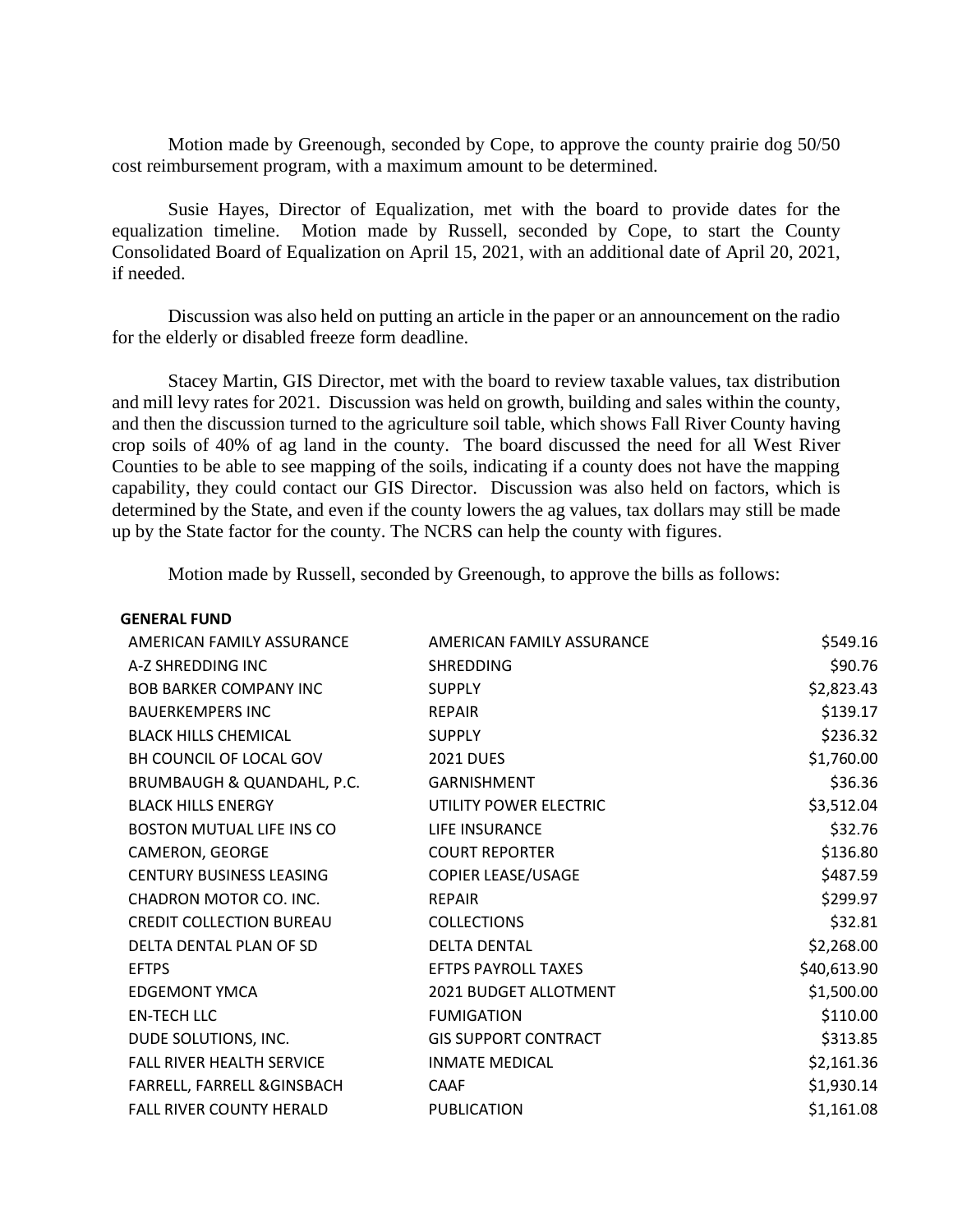| <b>GALLS</b>                    | UNIFORM ALLOWANCE              | \$270.10    |
|---------------------------------|--------------------------------|-------------|
| <b>GOLDEN WEST TECHNOLOGIES</b> | SERVICE/NETWORK/SERVER         | \$5,169.54  |
| <b>GRAFIX SHOPPE</b>            | <b>GRAPHICS NEW SHERIFF</b>    | \$453.50    |
| HARRIS, BETSEY                  | <b>CAAF</b>                    | \$316.05    |
| <b>HEAVY HIGHWAY FRINGE</b>     | <b>INSURANCE FEES</b>          | \$585.00    |
| HOT SPRINGS ACE HARDWARE        | <b>SUPPLY</b>                  | \$353.43    |
| <b>HOT SPRINGS AMBULANCE</b>    | <b>FIRST AID COURSE</b>        | \$40.00     |
| <b>CITY OF HOT SPRINGS</b>      | <b>1ST QTR FIRE SPRINKLER</b>  | \$24.00     |
| <b>IOWA LABORERS DISTRICT</b>   | <b>HEALTH INSURANCE</b>        | \$19,543.50 |
| KIRSCHENMANN, KEVIN             | <b>BLOOD DRAW</b>              | \$200.00    |
| LIUNA LABORERS LOCAL 620        | <b>UNION DUES</b>              | \$350.00    |
| LYNN'S DAKOTAMART               | <b>INMATE MEDICAL</b>          | \$8.94      |
| <b>MASTERCARD</b>               | <b>CREDIT CARD</b>             | \$1,560.42  |
| MCLEODS OFFICE SUPPLY CO.       | <b>SUPPLIES</b>                | \$406.56    |
| MEDICAL WASTE TRANSPORT         | UTILITY POWER ELECTRIC         | \$169.39    |
| <b>MOCIC</b>                    | 2021 MEMBERSHIP                | \$100.00    |
| NATIONWIDE RETIREMENT SOL       | NATIONWIDE RETIREMENT          | \$500.00    |
| <b>NEW YORK LIFE INSURANCE</b>  | <b>NEW YORK LIFE INSURANCE</b> | \$65.00     |
| NORTON, TINA                    | <b>CONTRACT NURSE INMATE</b>   | \$1,475.00  |
| CHILD SUPPORT PAYMENT CNT       | <b>CHILD SUPPORT</b>           | \$655.00    |
| PENNINGTON COUNTY JAIL          | <b>TRANSPORTATION</b>          | \$167.02    |
| PRAIRIE HILLS TRANSIT           | 2021 BUDGET ALLOTMENT          | \$13,000.00 |
| PREMIER POLICE TRAINING         | <b>TRAINING</b>                | \$200.00    |
| <b>QUILL CORPORATION</b>        | <b>OFFICE SUPPLIES</b>         | \$795.56    |
| RELIANCE STANDARD LIFE          | <b>VISION PLAN</b>             | \$211.44    |
| SOUTH DAKOTA ST TREASURER       | <b>SALES TAX</b>               | \$14.53     |
| <b>SDACC</b>                    | <b>2021 SPRING WORKSHOP</b>    | \$30.00     |
| SD RETIREMENT SYSTEM            | <b>SDRS CONTRIBUTION</b>       | \$20,050.90 |
| <b>SDAAO</b>                    | 2021 ASSOCIATION MEMBERSHIP    | \$225.00    |
| SD SECRETARY OF STATE           | <b>VOTER LIST</b>              | \$20.00     |
| <b>SERVALL</b>                  | RUG/UNIFORM SERVICE            | \$231.04    |
| SHAGLA, GERALD OR CYNTHIA       | <b>REFUND CHECK</b>            | \$18.98     |
| SD SUPPLEMENT RETIREMENT        | <b>SDRS SUP RETIREMENT</b>     | \$800.00    |
| SPITZER CONSTRUCTION INC        | <b>SNOW REMOVAL</b>            | \$1,500.00  |
| UNITED WAY BLACK HILLS          | UNITED WAY DONATION            | \$60.00     |
| <b>VERIZON WIRELESS</b>         | <b>CELL PHONE PLAN</b>         | \$837.40    |
| <b>WENDELL'S GARAGE</b>         | MAINTENANCE                    | \$480.38    |
| BEHRENS, DONNA                  | MILEAGE REIMBURSEMENT          | \$27.30     |
| SMITH, VICKY OR ANTHONY         | <b>REFUND CHECK</b>            | \$11.20     |
| ALLEN, BRANDON                  | <b>REFUND CHECK</b>            | \$92.06     |
| WAGNER, REBECCA                 | <b>REFUND</b>                  | \$84.98     |
| <b>COMMISSIONERS</b>            | <b>FEBRUARY SALARIES</b>       | \$4,100.00  |
| <b>AUDITOR'S OFFICE</b>         | <b>FEBRUARY SALARIES</b>       | \$19,662.08 |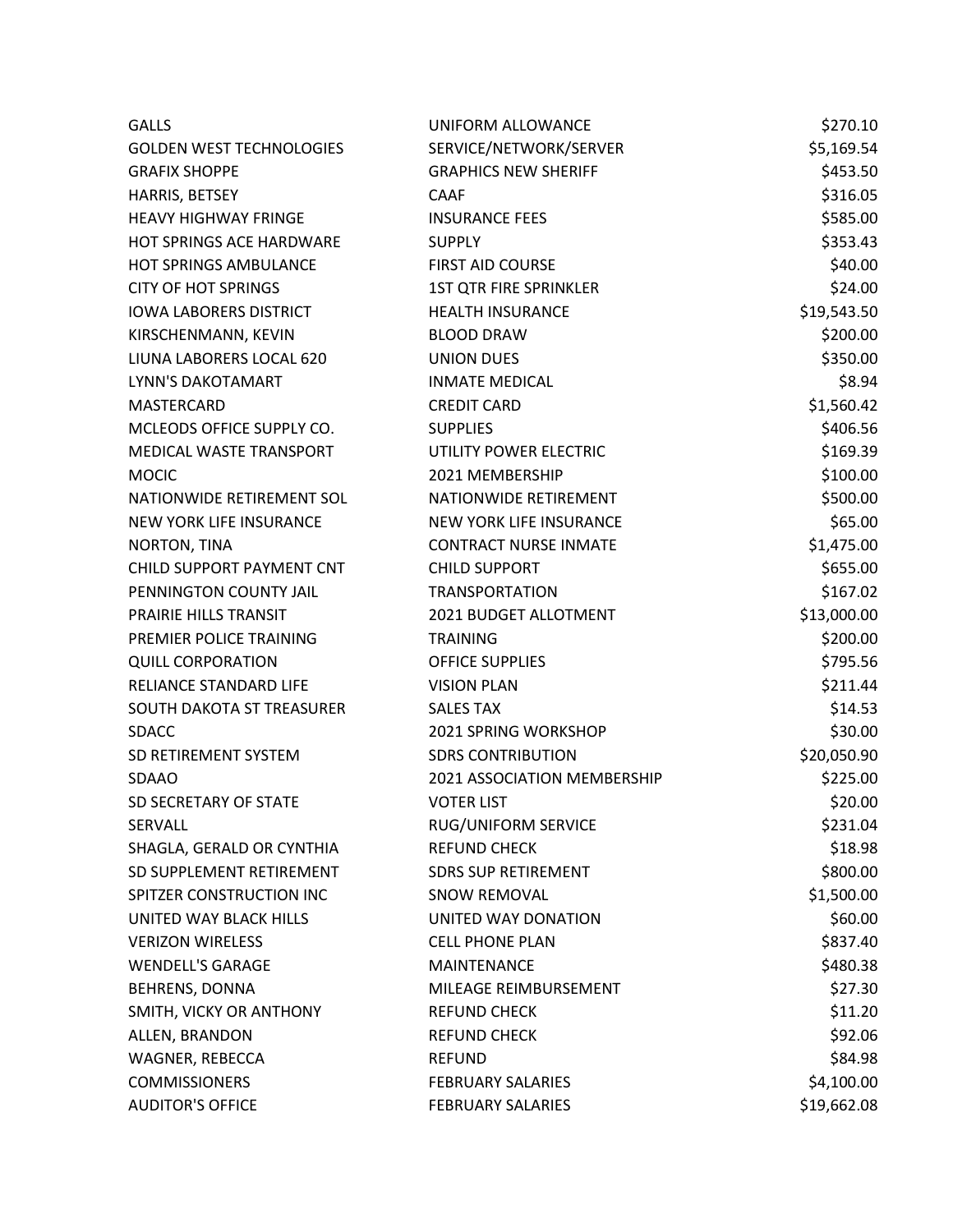| <b>AUDITOR'S OFFICE</b>          | <b>OVERTIME</b>               | \$7.50       |
|----------------------------------|-------------------------------|--------------|
| <b>TREASURER'S OFFICE</b>        | <b>FEBRUARY SALARIES</b>      | \$15,422.74  |
| <b>TREASURER'S OFFICE</b>        | <b>OVERTIME</b>               | \$116.10     |
| <b>STATE'S ATTORNEY'S OFFICE</b> | <b>FEBRUARY SALARIES</b>      | \$14,437.02  |
| STATE'S ATTORNEY'S OFFICE        | <b>OVERTIME</b>               | \$551.64     |
| <b>MAINTENANCE</b>               | <b>FEBRUARY SALARIES</b>      | \$10,994.09  |
| <b>MAINTENANCE</b>               | <b>OVERTIME</b>               | \$42.00      |
| <b>ASSESSOR'S OFFICE</b>         | <b>FEBRUARY SALARIES</b>      | \$17,477.10  |
| <b>ASSESSOR'S OFFICE</b>         | <b>OVERTIME</b>               | \$90.66      |
| REGISTER OF DEEDS OFFICE         | <b>FEBRUARY SALARIES</b>      | \$11,048.66  |
| REGISTER OF DEEDS OFFICE         | <b>OVERTIME</b>               | \$11.08      |
| <b>VETERAN'S SERVICE OFFICE</b>  | <b>FEBRUARY SALARIES</b>      | \$4,013.36   |
| <b>GIS OFFICE</b>                | <b>FEBRUARY SALARIES</b>      | \$3,960.15   |
| <b>SHERIFF</b>                   | <b>FEBRUARY SALARIES</b>      | \$33,285.11  |
| <b>SHERIFF</b>                   | <b>OVERTIME</b>               | \$3,472.81   |
| JAIL                             | <b>FEBRUARY SALARIES</b>      | \$23,450.66  |
| JAIL                             | <b>OVERTIME</b>               | \$3,167.30   |
| <b>CORONER</b>                   | <b>FEBRUARY SALARIES</b>      | \$600.00     |
| <b>NURSE'S OFFICE</b>            | <b>FEBRUARY SALARIES</b>      | \$4,034.65   |
| <b>NURSE'S OFFICE</b>            | <b>OVERTIME</b>               | \$8.61       |
| <b>EXTENSION OFFICE</b>          | <b>FEBRUARY SALARIES</b>      | \$2,460.50   |
| <b>EXTENSION OFFICE</b>          | <b>OVERTIME</b>               | \$10.50      |
| <b>WEED &amp; PEST OFFICE</b>    | <b>FEBRUARY SALARIES</b>      | \$4,346.69   |
|                                  | TOTAL FOR GENERAL FUND        | \$308,069.73 |
| <b>COUNTY ROAD &amp; BRIDGE</b>  |                               |              |
| A & B WELDING SUPPLY CO.         | <b>WELDING SUPPLIES/LEASE</b> | \$34.41      |
| AMERICAN FAMILY ASSURANCE        | AMERICAN FAMILY ASSURANCE     | \$350.88     |
| <b>B H ELECTRIC COOP INC.</b>    | <b>UTILITY</b>                | \$104.55     |
| <b>BLACK HILLS ENERGY</b>        | UTILITY POWER ELECTRIC        | \$906.51     |
| <b>BLACK HILLS POWER EQUIP</b>   | <b>SERVICE</b>                | \$479.23     |
| <b>BOMGAARS</b>                  | <b>SUPPLY</b>                 | \$306.71     |
| BROSZ ENGINEERING, INC.          | <b>ENGINEERING</b>            | \$8,760.00   |
| <b>BUILDER'S FIRST SOURCE</b>    | <b>SUPPLY</b>                 | \$50.98      |
| <b>BUTLER MACHINERY CO.</b>      | SUPPLIES/REPAIR               | \$809.20     |
| DALE'S TIRE & RETREADING         | TIRE PARTS/SUPPLY             | \$3,767.09   |
| DELTA DENTAL PLAN OF SD          | <b>DELTA DENTAL</b>           | \$471.00     |
| DIAMOND MOWERS INC               | <b>INVENTORY</b>              | \$262.48     |
| <b>FLOYD'S TRUCK CENTER</b>      | REPAIRS/PARTS                 | \$569.09     |
| <b>EFTPS</b>                     | EFTPS PAYROLL TAXES           | \$10,233.01  |
| FALL RIVER AUTO SUPPLY           | <b>AUTO PARTS/REPAIR</b>      | \$264.52     |
| <b>FORWARD DISTRIBUTING</b>      | SUPPLIES/PARTS                | \$87.20      |
| FALL RIVER COUNTY HERALD         | <b>PUBLICATION</b>            | \$19.84      |
| <b>HEAVY HIGHWAY FRINGE</b>      | <b>INSURANCE FEES</b>         | \$150.00     |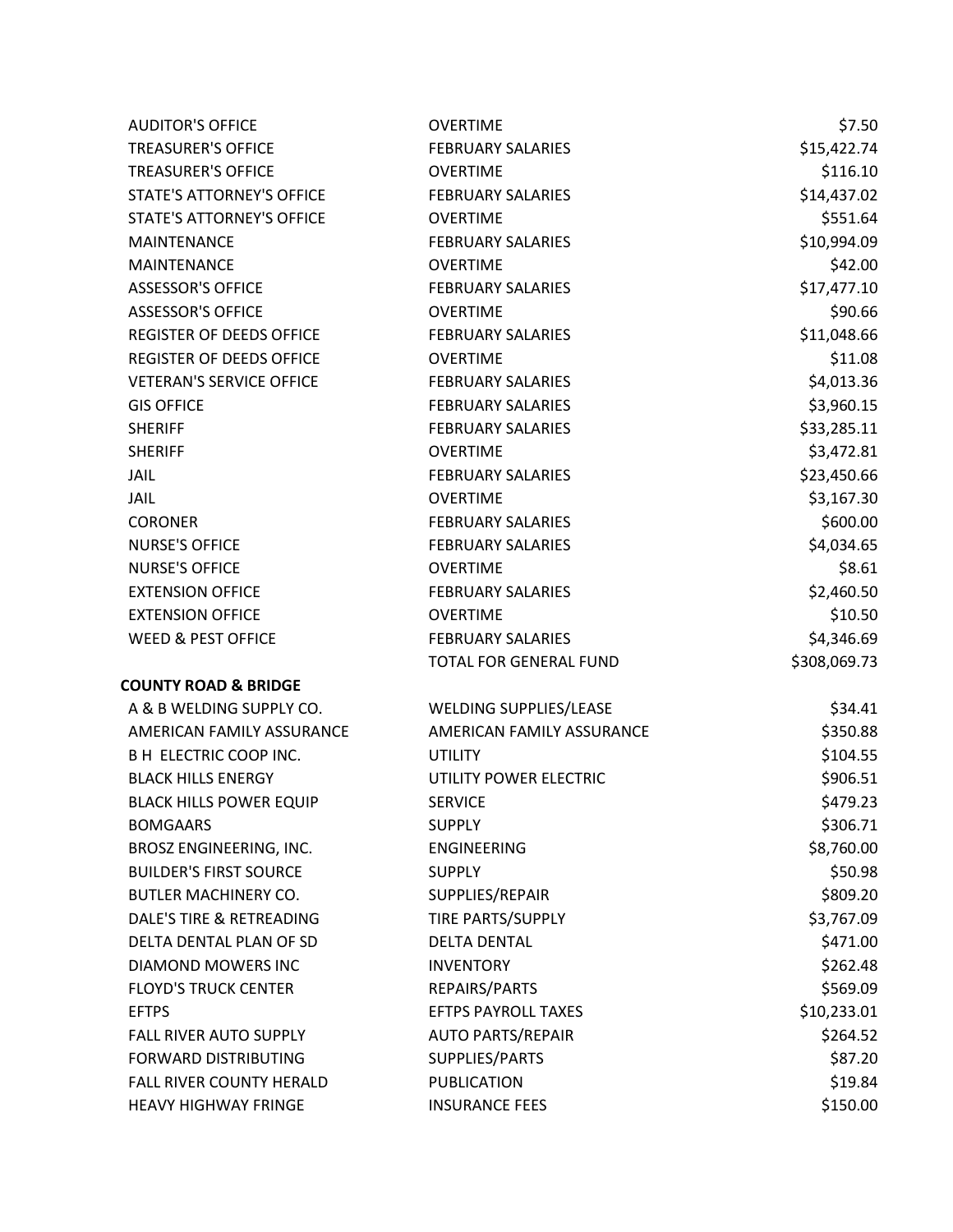| <b>HOT SPRINGS ACE HARDWARE</b>      | <b>SUPPLY</b>                         | \$89.33     |
|--------------------------------------|---------------------------------------|-------------|
| <b>HOT SPRINGS AUTOMOTIVE</b>        | <b>AUTO SUPPLY PARTS</b>              | \$59.97     |
| RICOH USA INC                        | <b>CONTRACT SERVICE</b>               | \$75.00     |
| <b>IOWA LABORERS DISTRICT</b>        | <b>HEALTH INSURANCE</b>               | \$3,920.00  |
| LIUNA LABORERS LOCAL 620             | <b>UNION DUES</b>                     | \$125.00    |
| <b>LAWSON PRODUCTS</b>               | <b>PARTS</b>                          | \$240.53    |
| <b>NEWMAN TRAFFIC SIGNS</b>          | SIGNAGE                               | \$82.61     |
| HI-D-WAY OIL & GAS                   | <b>UTILITY</b>                        | \$1,063.00  |
| RELIANCE STANDARD LIFE               | <b>VISION PLAN</b>                    | \$39.54     |
| <b>RANCHER'S FEED &amp; SUPPLY</b>   | <b>SUPPLY</b>                         | \$20.39     |
| <b>RAPID DELIVERY</b>                | <b>DELIVERY</b>                       | \$14.38     |
| SAFETY-KLEEN SYSTEMS, INC            | <b>SUPPLIES</b>                       | \$124.47    |
| SD RETIREMENT SYSTEM                 | <b>SDRS CONTRIBUTION</b>              | \$5,175.38  |
| SEILER, RANDY                        | <b>CELLPHONE REIMBURSEMENT</b>        | \$75.00     |
| <b>SUMMIT SIGNS &amp; SUPPLY INC</b> | SIGNAGE                               | \$108.00    |
| SMITH, VICKY OR ANTHONY              | <b>REFUND CHECK</b>                   | \$1.85      |
| <b>HIGHWAY DEPARTMENT</b>            | <b>FEBRUARY SALARIES</b>              | \$39,707.47 |
| HIGHWAY DEPARTMENT                   | <b>OVERTIME</b>                       | \$3,420.90  |
|                                      | <b>TOTAL COUNTY ROAD &amp; BRIDGE</b> | \$81,969.52 |
| 911 SURCHARGE REIMBURSEMENT          |                                       |             |
| AMERICAN FAMILY ASSURANCE            | AMERICAN FAMILY ASSURANCE             | \$67.21     |
| <b>CENTURY BUSINESS LEASING</b>      | <b>COPIER LEASE/USAGE</b>             | \$72.56     |
| <b>CREDIT COLLECTION BUREAU</b>      | <b>COLLECTIONS</b>                    | \$302.86    |
| DELTA DENTAL PLAN OF SD              | <b>DELTA DENTAL</b>                   | \$381.90    |
| <b>EFTPS</b>                         | <b>EFTPS PAYROLL TAXES</b>            | \$5,425.79  |
| <b>GALLS</b>                         | UNIFORM ALLOWANCE                     | \$191.84    |
| <b>HEAVY HIGHWAY FRINGE</b>          | <b>INSURANCE FEES</b>                 | \$75.00     |
| <b>IOWA LABORERS DISTRICT</b>        | <b>HEALTH INSURANCE</b>               | \$2,301.50  |
| LIUNA LABORERS LOCAL 620             | <b>UNION DUES</b>                     | \$75.00     |
| PORTFOLIO RECOVERY ASSOC.            | <b>GARNISHMENT</b>                    | \$260.93    |
| RELIANCE STANDARD LIFE               | <b>VISION PLAN</b>                    | \$6.33      |
| SD RETIREMENT SYSTEM                 | <b>SDRS CONTRIBUTION</b>              | \$2,686.06  |
| <b>VERIZON WIRELESS</b>              | <b>CELL PHONE PLAN</b>                | \$42.04     |
| <b>DISPATCH</b>                      | <b>FEBRUARY SALARIES</b>              | \$20,564.46 |
| <b>DISPATCH</b>                      | <b>OVERTIME</b>                       | \$1,819.32  |
|                                      | TOTAL FOR 911 SURCHARGE REIMBURSEMENT | \$34,272.80 |
| <b>EMERGENCY MANAGEMENT</b>          |                                       |             |
| <b>EFTPS</b>                         | <b>EFTPS PAYROLL TAXES</b>            | \$1,522.77  |
| <b>GOLDEN WEST TECHNOLOGIES</b>      | SERVICE/NETWORK/SERVER                | \$8.50      |
| <b>MASTERCARD</b>                    | <b>CREDIT CARD</b>                    | \$67.20     |
| <b>NASASP</b>                        | 2021 MEMBERSHIP                       | \$39.00     |
| SD RETIREMENT SYSTEM                 | <b>SDRS CONTRIBUTION</b>              | \$616.82    |
| <b>VERIZON WIRELESS</b>              | <b>CELL PHONE PLAN</b>                | \$84.08     |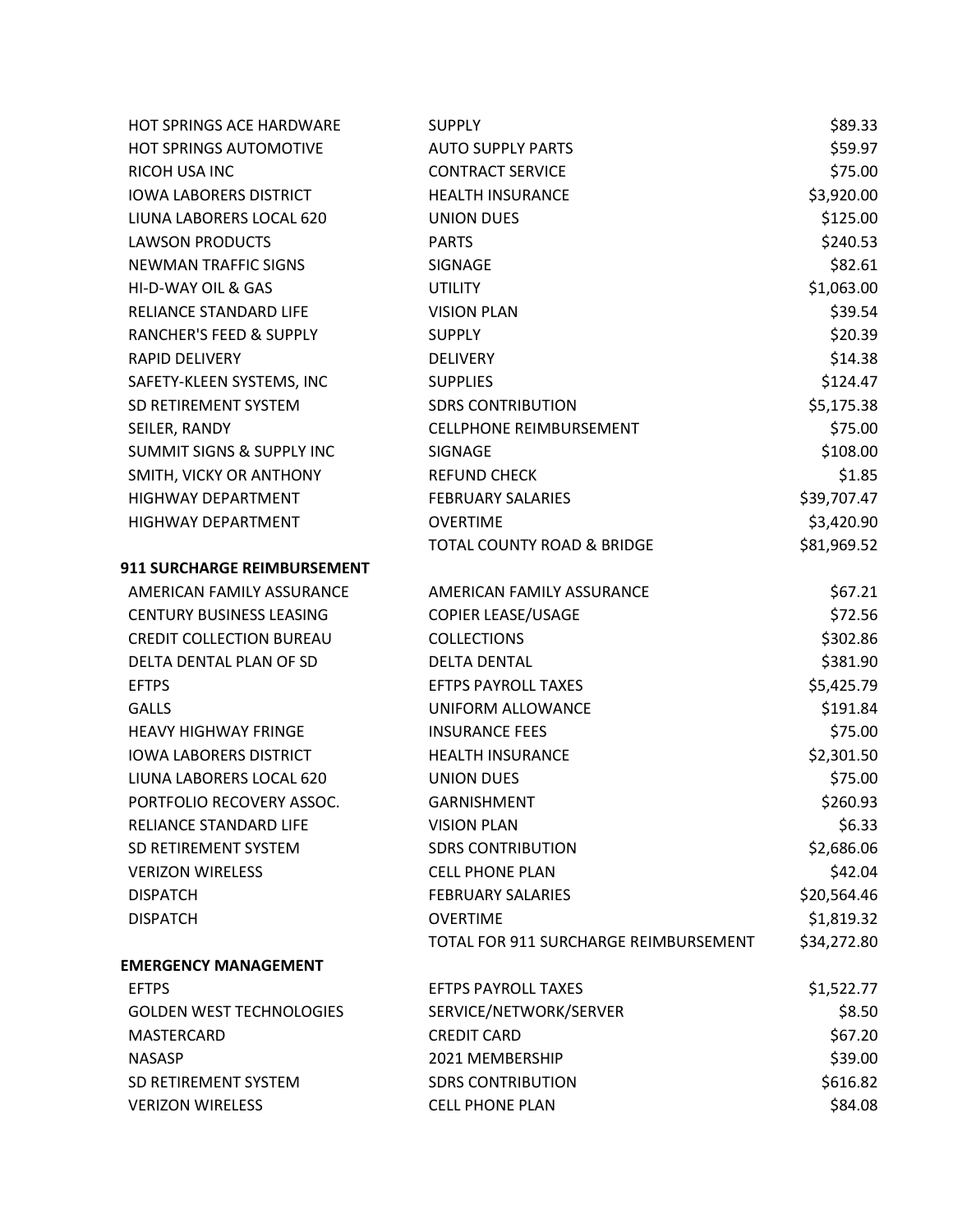| FR EMERGENCY MANAGEMENT OFFICE  | <b>FEBRUARY SALARIES</b>              | \$5,140.22 |
|---------------------------------|---------------------------------------|------------|
|                                 | TOTAL FOR EMERGENCY MANAGEMENT        | \$7,478.59 |
| <b>24/7 SOBRIETY FUND</b>       |                                       |            |
| <b>EFTPS</b>                    | <b>EFTPS PAYROLL TAXES</b>            | \$223.64   |
| <b>MASTERCARD</b>               | <b>CREDIT CARD</b>                    | \$27.92    |
| SD RETIREMENT SYSTEM            | <b>SDRS CONTRIBUTION</b>              | \$28.06    |
| 24/7 OFFICE                     | <b>FEBRUARY SALARIES</b>              | \$1,469.00 |
|                                 | TOTAL FOR 24/7 SOBRIETY FUND          | \$1,748.62 |
| <b>COURTHOUSE BUILDING FUND</b> |                                       |            |
| SHAGLA, GERALD OR CYNTHIA       | <b>REFUND CHECK</b>                   | \$0.83     |
| SMITH, VICKY OR ANTHONY         | <b>REFUND CHECK</b>                   | \$0.49     |
| ALLEN, BRANDON                  | <b>REFUND CHECK</b>                   | \$4.08     |
|                                 | TOTAL FOR COURTHOUSE BUILDING FUND    | \$5.40     |
|                                 | TOTAL PAID BETWEEN 2/19/21 AND 3/4/21 | 433,543.3  |
|                                 |                                       |            |

Break was taken at 10:17 a.m. and the meeting reconvened at 10:23 a.m.

Public comment was heard from Commissioner Falkenburg about President Biden taking action to uphold commitment to restore balance on public lands and waters and investing in clean energy in the future.

Sealed bids were opened for the 2014 Cat 140M2AWDSD Motor Grader. The only bid received was as follows:

Butler Machinery Company, 3601 Deadwood Ave., Rapid City, SD 57702 – bid amount of \$150,000.00

Motion made by Allen, seconded by Russell, to accept the bid from Butler Machinery Company, Rapid City, in the amount of \$150,000.00 for the 2014 Cat 140M2ASDSD motor grader. With Cope and Greenough voting no, all others voting yes, by roll call vote, motion carries.

Jennifer Sietsema, Black Hills Local Council Government, met with the board to discuss funding options for infrastructure for the United Ranchers Cooperative. Funding is available for public projects, not private. If it is private, there is no role for the County. Sietsema noted more information is needed. Russell stated that she felt the board never really thought about a financial route for them but wanted to show support through resolution. Greenough discussed the cooperative and buy in process. Discussion was held on requirements on some programs, making it difficult to get funding for, but not to give up hope.

Sietsema also discussed the dues structure for Black Hills Council of Local Government, with 9 counties in the West River Division. There has not been an increase in dues for the last 10 years, but once the 2020 Census is complete, dues will change. The City of Hot Springs will be separate from the county from now on, which may help with dues in the future. Edgemont and Oelrichs are covered under the county dues, because they are under 1,000 in population.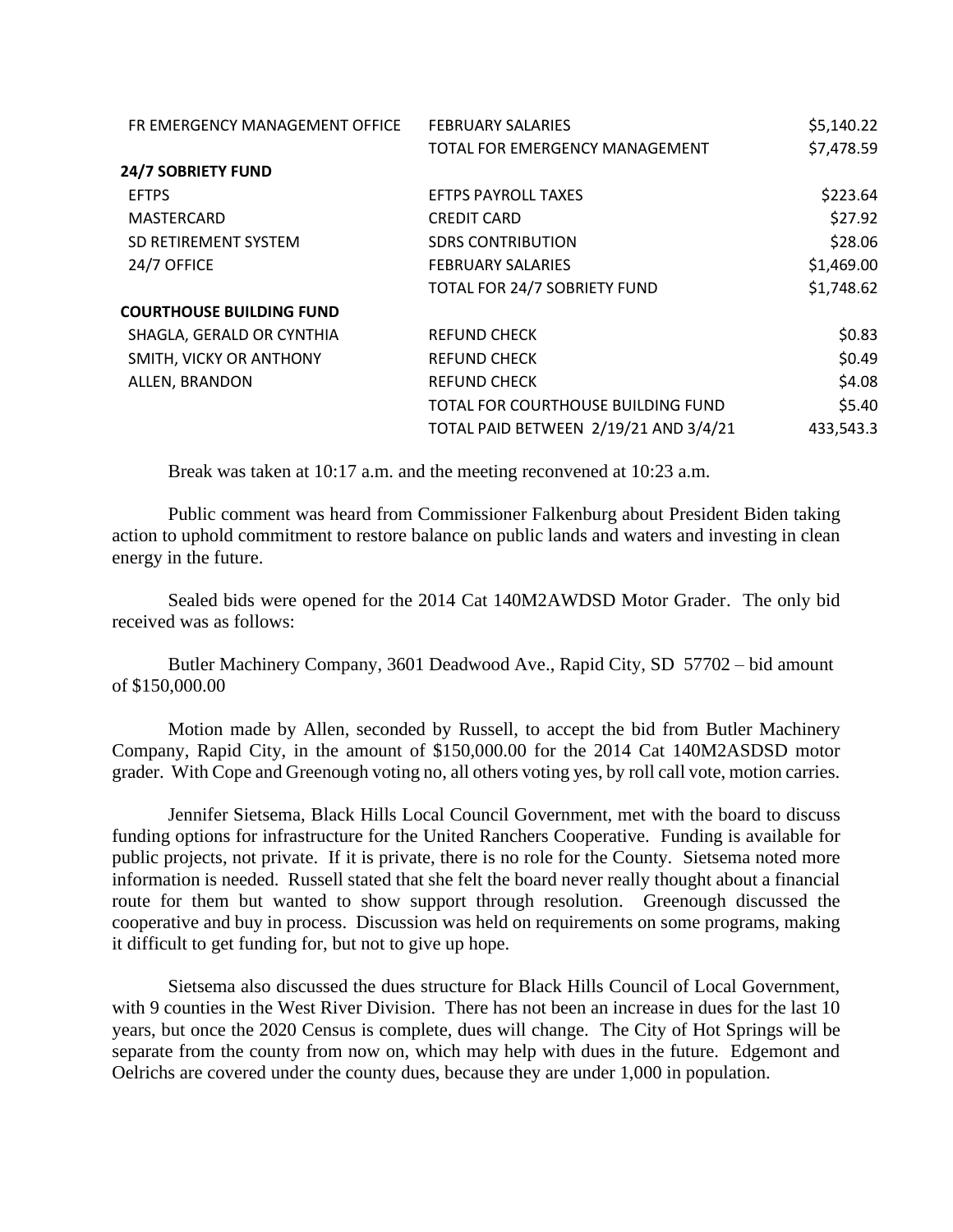Randy Seiler, Highway Superintendent, met with the board to discuss what to do with the old Argentine Bridge, advising that the bridge issue can be worked out between the contractor and the township. Motion made by Allen, seconded by Russell, to approve the Agreements for Voluntary Right-of-Way Donation, project no. BRO8024 (00)19-1, between Fall River County and Donald Andersen and Lynda Andersen, and between Fall River County and Peterson and Son, Inc, and authorize the chairman to sign.

Fuel quotes were presented as follows:

| 2/23/2021 Fuel Quotes | 8,000 Gal Gasoline |
|-----------------------|--------------------|
| Nelson's              | \$2.50/gallon      |
| Hi-D-Way              | No Bid             |
| MG Oil                | No Bid             |
|                       |                    |

Motion made by Russell, seconded by Allen, to accept the low bid from Nelson's for \$2.50 per gallon for 800 gallons of gasoline, for a total amount of \$2,000.00.

Seiler updated the board that all blades were out blading roads and the possibility of setting up a road tour with commissioners. Greenough commented that County Road 3 is a good road with the ground up asphalt mix. Seiler advised LTAP will put on a road grader class for employees. The board discussed other roads to use the ground asphalt millings.

Eric Hamiel, Mack Truck, met with the board to present a proposal off of Marshall County bid for a 2022 Mack Granite MDrive HD, in the amount of \$119,500. Jeff Cullum, Floyds Truck Center, presented a proposal off Pennington County bid for a Freightliner 114SD Conventional Chassis, in the amount of \$108,692. Motion made by Russell, seconded by Allen, to approve the quote for the Freightliner 114SD Conventional Chassis, in the amount of \$108,692.00.

Motion made by Allen, seconded by Russell, to approve truck attachment from Northern Truck, cost depending on truck, with an estimate of \$77,000.00. With Cope and Greenough voting no, all others voting yes, by roll call vote, motion carries.

Jerry Heiser, Butler Cat Machinery, presented to the board information on the re-purchase agreements for Caterpillar graders, noting the warranty that covers repairs fully for 7 years. If the county stays with the 7-year update cycle, with the warranty and buy back option, it will cost approximately \$26.15 per hour over the course of 7 years. At a 10-year update cycle, it will cost approximately, \$28.12 per hour to run; at a 13-year update cycle, it will cost \$34.58 per hour to run. These are conservative estimates only and not a future guarantee of a machine's performance.

Sue Ganje, Auditor, met with the board. Motion made by Greenough, seconded by Cope to approve the cash transfer # 1, from the General fund to 911 fund in the amount of \$210,790.25 and from the General fund to Highway fund in the amount of \$1,434.13 for COVID funds received in 2020.

Motion made by Greenough, seconded by Russell, to enter executive session, as per SDCL 1-25-2(1) for personnel purposes and SDCL 1-25-2(3) for legal purposes with the highway